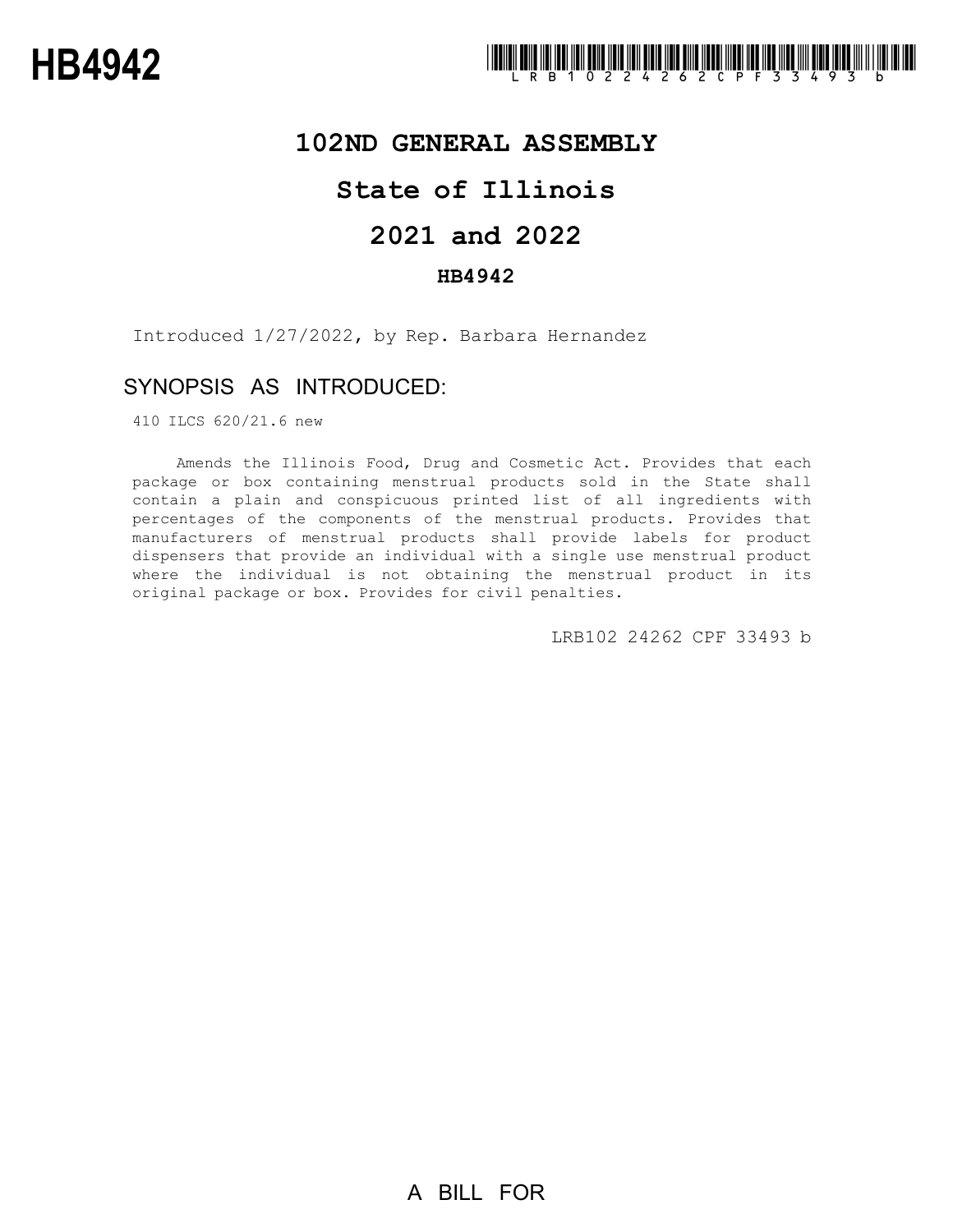AN ACT concerning health. 1

#### **Be it enacted by the People of the State of Illinois, represented in the General Assembly:** 2 3

Section 5. The Illinois Food, Drug and Cosmetic Act is amended by adding Section 21.6 as follows: 4 5

(410 ILCS 620/21.6 new) Sec. 21.6. Menstrual product labeling. (a) As used in this Section: "Ingredient" means a substance present in any quantity in the menstrual product. "Menstrual product" means products used for the purpose of catching menstruation and vaginal discharge, including, but not limited to, tampons, pads, and menstrual cups. "Menstrual product" includes disposable or reusable products. (b) Each package or box containing menstrual products sold in this State shall contain a plain and conspicuous printed list of all ingredients with percentages of the components of the menstrual products. The list shall either be printed on or affixed to the package. (c) Manufacturers of menstrual products shall provide labels for product dispensers that provide an individual with a single use menstrual product where the individual is not obtaining the menstrual product in its original package or 6 7 8 9 10 11 12 13 14 15 16 17 18 19 20 21 22 23